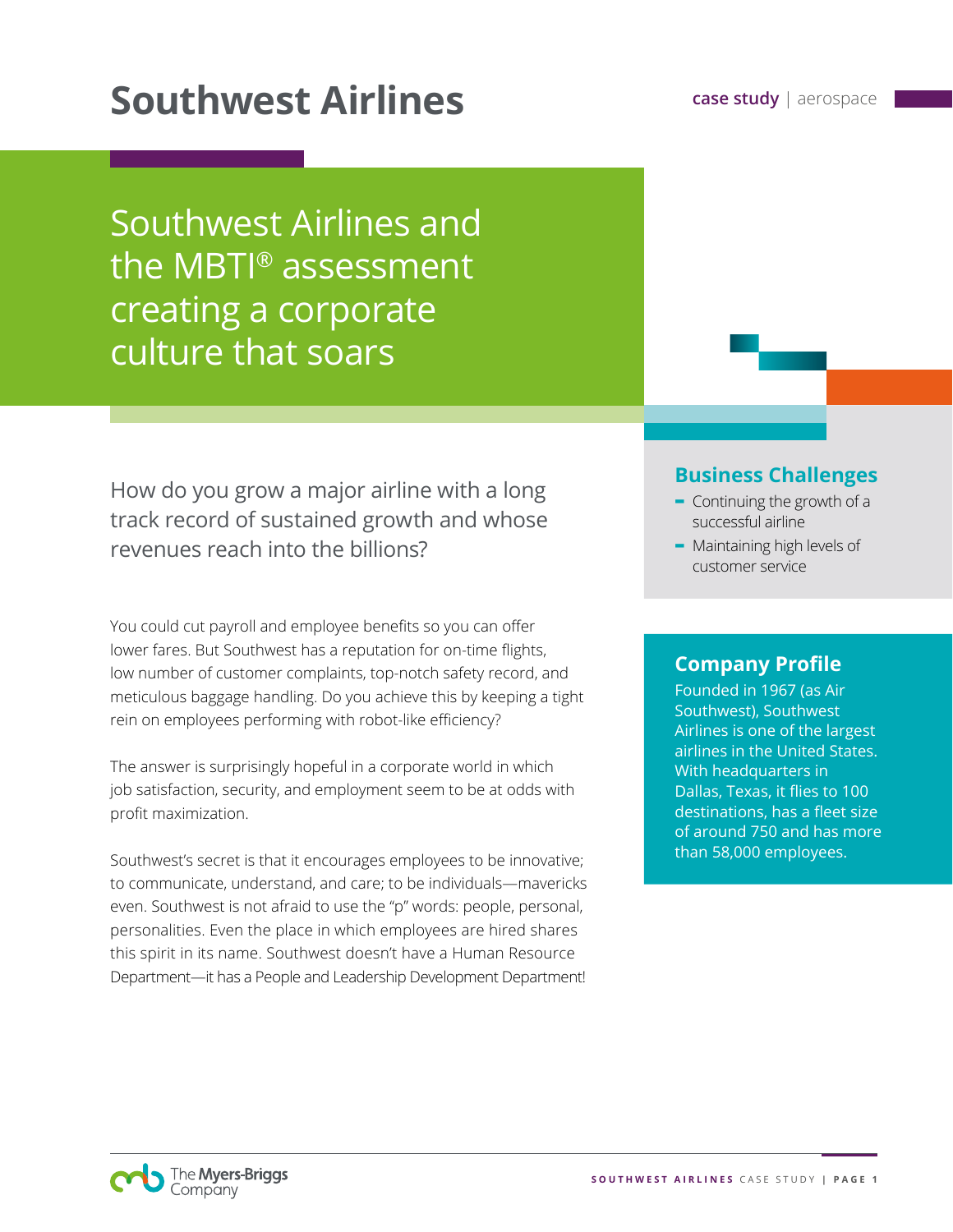## **Southwest Airlines**

#### **Solution**

Southwest is turning around long-held corporate beliefs by acting on the conviction that a business is not an entity— it's people. Herb Kelleher, co-founder of Southwest Airlines, stated emphatically that "competitors have tried and failed to copy us because they cannot copy our people." The airline, described as an "American icon" by a survey conducted to determine the top 10 role model companies in America, believes the best way to succeed is to treat employees with respect and give them the latitude and encouragement they need to do their jobs better than anyone thought possible.

So how does an airline that provides 2,300 flights per day and employs more than 31,000 people support individuality, innovation, and fun without creating chaos and anarchy?

#### **University for People: developing leaders, making a difference**

In large part, its success is due to employee education, much of which takes place in Southwest Airlines' festive learning center: The University for People. University director Elizabeth Bryant explains that Southwest sees learning as a never-ending process. Individual employees become "intentional learners" who look to learn in everyday experiences rather than occasional classes.

University for People trainers, known as facilitators, build a foundation for this ongoing learning environment using two basic tools. One is a supervisory leadership class called "Leadership Southwest Style," which utilizes the Myers-Briggs Type Indicator® (MBTI®) assessment for self-discovery, as well as for helping supervisors understand differences with their co-workers.

### **Solution**

- **-** Focus on the P words: people, personal, personalities
- **-** Embed a company culture that encourages people to be innovative
- **-** Use MBTI tool as part of this people-oriented culture

In these classes we saw a lot of 'aha!' moments. Behaviors that might have once caused misunderstanding and frustration were now viewed through a different filter.

**Elizabeth Bryant,**  Director of University for People, Southwest Airlines

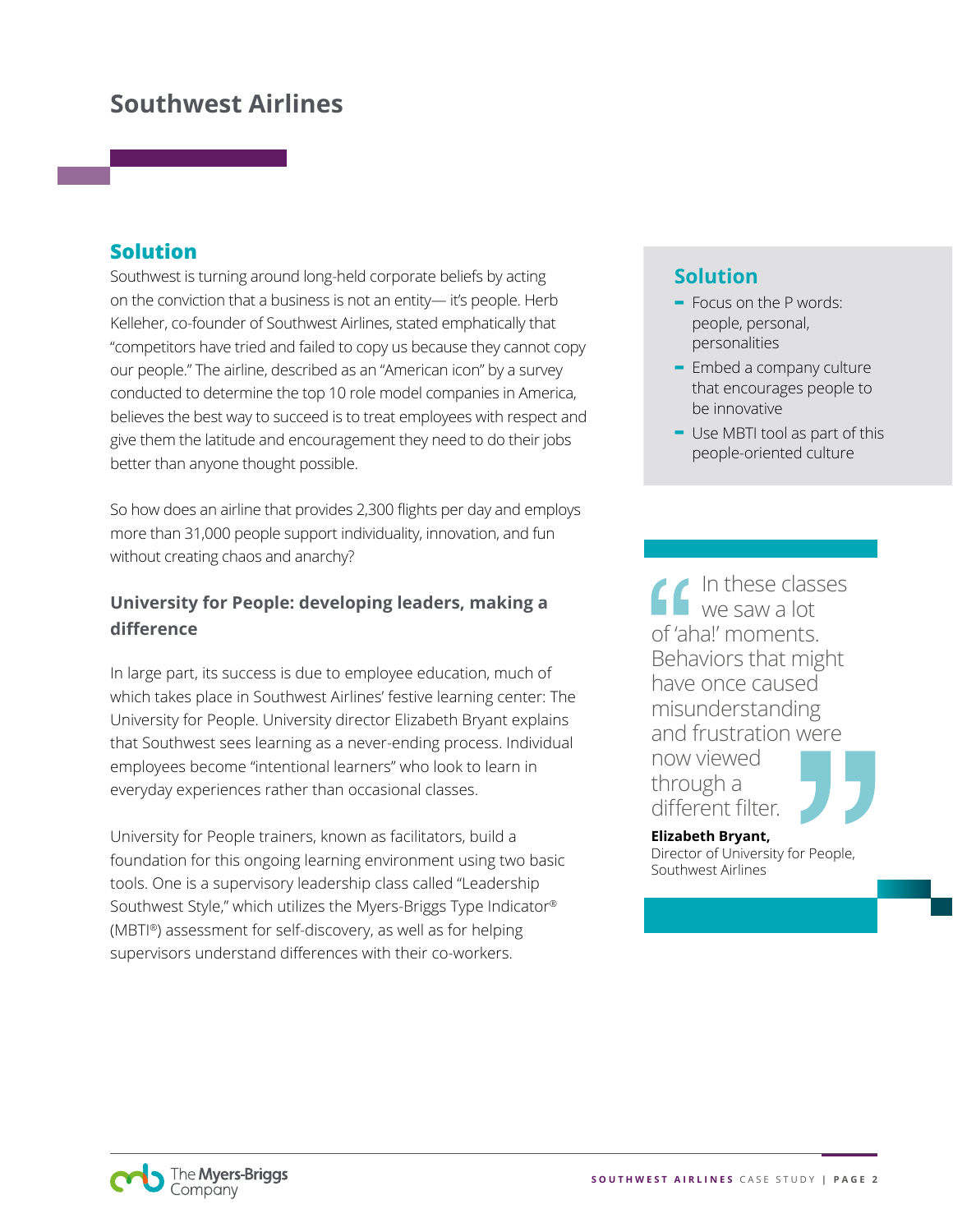## **Southwest Airlines**

#### **Results**

The Myers-Briggs® assessment has been used with great success at Southwest in team-building, conflict resolution, and leadership programs. Because most problem areas center around communication, Southwest uses the assessment as a diagnostic tool to help employees identify how obstacles, stress, and potential conflict may arise.

Southwest also uses the MBTI assessment as a tool for intact work teams. According to Bryant, "This learning forms the foundation for many team-building classes at Southwest Airlines. The MBTI assessment helps leaders and teams by providing them with communication tools, helping them to recognize and celebrate their differences. The teams then use this knowledge to achieve better results."

The MBTI assessment can also provide the foundation for building trust within developing teams. A recent example of this involved one department whose leaders were so new they hadn't developed a strong sense of trust.

Southwest employed the MBTI tool as a method for understanding each other's differences, enabling the leaders to understand how their co-workers could approach the same challenge from a completely different perspective. The MBTI tool helped these leaders understand the "why" behind their co-workers' behaviors, which helped in building trust and empathy within the department. "In these classes we saw a lot of 'aha!' moments," said Bryant. "Behaviors that might have once caused misunderstanding and frustration were now viewed through a different filter."

In an industry compelled by competition and rapid-fire change, an intelligent and motivated workforce is imperative. The MBTI tool helps Southwest Airlines' University for People provide the added knowledge and understanding employees need to solve problems on the fly.

#### **Results**

- **-** Improved ability to identify obstacles, stress triggers and potential conflict situations
- **-** Greater appreciation of differences within intact teams
- **-** Higher levels of trust in developing teams